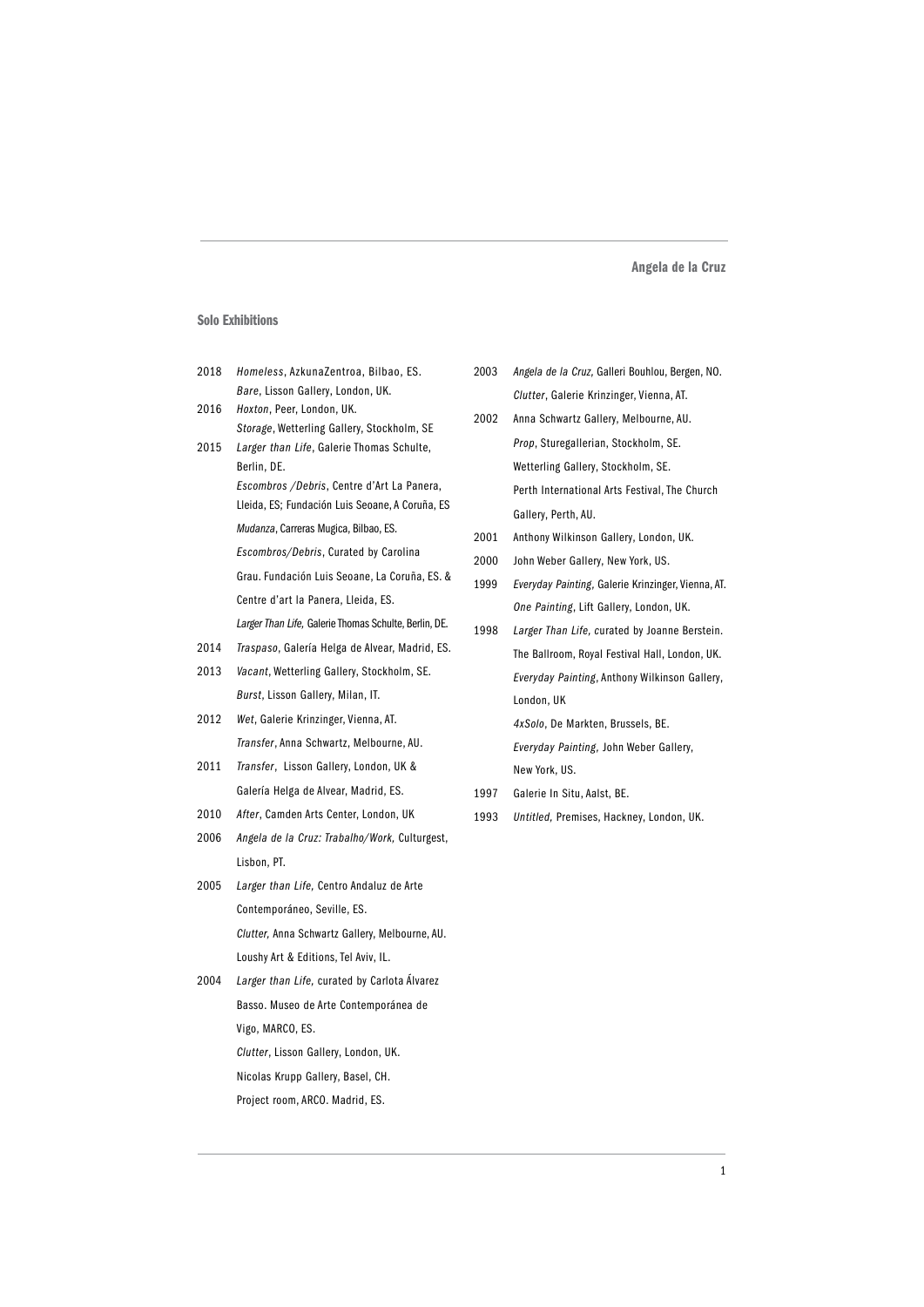# Group Exhibitions

| 2018 | 250th Summer Exhibition, Royal Academy of          |      | Artium de Alava, ES.                             |
|------|----------------------------------------------------|------|--------------------------------------------------|
|      | Arts, London, UK.                                  |      | Panoramic Ave, Kunstsæle, Berlin, DE.            |
| 2017 | Art and Space, Guggenheim Museum,                  |      | Der Kubist Marcel Duchamp mag night              |
|      | Bilbao, ES.                                        |      | malen, curated by Michael Müller. Thomas         |
|      | MACBA Collection. Beneath the Surface,             |      | Schulte Gallery, Berlin, DE.                     |
|      | Museu d'Art Contemporani de Barcelona,             |      | Call me on Sunday, curated by Ursula Maria       |
|      | Barcelona, ES.                                     |      | Probst. Krinzinger Projekte, Vienna, AT.         |
| 2016 | Les parfums de l'intranquilité, Hotel des Arts,    |      | Colour me in, curated by Christiane Mose         |
|      | Toulon, FR.                                        |      | gaard. Esbjerg Art Museum, DK.                   |
|      |                                                    |      | Enantiodromia, curated by Simon Callery.         |
|      | Between the Worlds, Rohkunstbau,                   |      | Fold Gallery, London, UK.                        |
|      | Brandenburg, DE                                    |      | The Art of Not Making, curated by Michael        |
|      | A Arte Inexustente, MARCO, Vigo ES.                |      | Petry. Galleri Kleerup, Stockholm, SE.           |
|      | Five/Fifty/Five Hundred, Lisson Gallery, Milan, IT | 2013 | The Art of the Present: Collection of Helga      |
| 2015 | Colección de Pintura Contemporánea                 |      | de Alvear, curated by María de Corral.           |
|      | Internacional, Fundación Barrie, Madrid, ES.       |      | Palacio de Cibeles, Madrid, ES.                  |
|      | Border Crossing, Castelfield Gallery,              |      | The Art of Not Making, curated by Michael        |
|      | Manchester, UK.                                    |      | Petry. Hå Gamle Prestegård, Nærbø, NO.           |
|      | Drawing Bienal 2015, Drawing Room, London, UK.     |      | Tepidarium, curated by Gerrit Gohlke. BKV        |
|      | Real Painting, curated by Jo McGonigal and         |      | (Brandenburgischer Kunstverein) Potsdam, DE.     |
|      | Deb Covell. Castlefield Gallery, Manchester, UK.   |      | On Painting, curated by Omar-Pascual             |
|      | La Colección, Colección de Pintura                 |      | Castillo. Centro Atlántico de Arte Moderno,      |
|      | Contemporánea Internacional, Curated by            |      | CAAM, Canary Islands, ES.                        |
|      | David Barro, Fundación Barrie, Madrid, ES.         |      | La Colección, Factoría de Estímulos, curated     |
|      | Adventures of the Black Square: Abstract           |      | by David Barro. Fundación Barrie, La Coruña, ES. |
|      | Art 1915-2015, curated by Magnus af                |      | Material Conceptualism: The Comfort of           |
|      | Petersens and Iwona Blazwick. Whitechapel          |      | Things, Aanant&Zoo Gallery, Berlin, DE.          |
|      | Gallery, London, UK.                               |      | Le Futur Commence Ici, curated by Hilde          |
|      | What Is Contemporary in Contemporary Art?          |      | Teerlinck. FRAC/AP2, Dunkerque, FR.              |
|      |                                                    |      | Abstract Thinking: Using a hammer and            |
|      | Curated by Fernando Castro Flórez.                 |      | sea-staring is ok, curated by Anne Katrine       |
|      | Galeria Mario Sequeira, Braga, PT.                 |      | Dolven. OSL Contemporary, Oslo, NO.              |
| 2014 | El desarreglo. El curioso caso del arte despe      |      | Nostalgic for the Future, curated by Greg        |
|      | inado, curated by Daniel Castillejo Alonso.        |      | Hilty. Lisson Gallery, London, UK & Centro       |
|      | Centro-Museo Vasco de Arte Contemporáneo           |      | Brasileiro-Britânico, São Paulo, BR.             |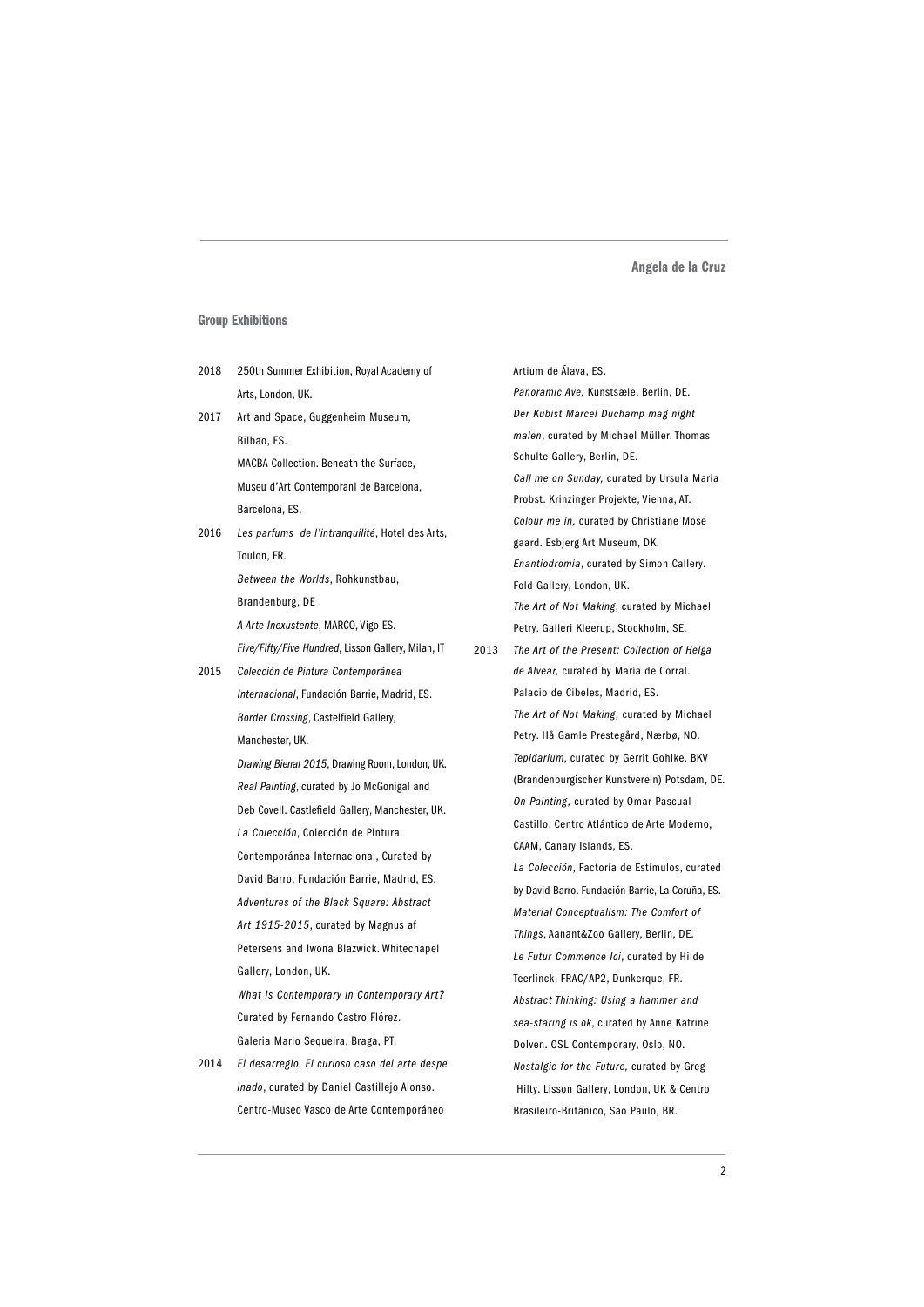### Group Exhibitions

2012 *Que pensar, que desear, que hacer,* curated by Rosa Martínez. Colección de Arte Contemporáneo Fundación La Caixa, Barcelona, ES. *Flatland (Redux)*, curated by Delfim Sardo. Fundação Cidade de Guimarães, PT. *The Fabricated Object*, curated by Michael Petry. Sumarria Lunn Gallery London, UK & Hå Gamle Prestegård, Nærbø, NO.

> *Representation and the Body*, Wetterling Gallery, Stockholm, SE.

*Tirar del Hilo (La imagen especular),* curated by Enrique Martínez Goikoetxea, Colección ARTIUM, Vitoria, ES.

IV Bienal de Arte Contemporáneo, Fundación ONCE, Madrid, ES.

Royal Academy Summer Exhibition, curated by Edith Devaney. Royal Academy of Arts, London, UK.

*In abstraction, the body,* curated by Jason Smith. Anna Schwartz Gallery, Sydney, AU. *Delimitations – An Exhibition of Contempo rary Spanish Art,* curated by Ghila Limon. Herzliya Museum of Contemporary Art, IL. *Made In Britain: Contemporary Art from the British Council Collection 1980 – 2010*, National Arts Gallery of Albania, Tirana, AL. & Benaki Museum, Athens, GR.

2011 *Aproximaciones I. Arte Español Contemporáneo en la Colección de Helga de Alvear, c*urated by Rafael Doctor. Fundación Helga de Alvear, Cáceres, ES. *Out of Storage,* curated by Hilde Teerlinck. Timmerfabriek, Maastricht, NL.

*La Colección*, Fundación Barrié, Sede A Coruña, ES. *Contemporary Spanish in Helga de Alvear Collection*, Fundación Helga de Alvear, Cáceres, ES. *Pulso XXI*, Colección Sanchez-Ubiria, MAS, Santander, ES.

*Surreal versus Surrealismo en el arte contemporáneo*, curated by Gianni Mercurio and Demetrio Paparoni. IVAM, Valencia, ES. *De/Constructing the Norm*, Wetterling Gallery, Stockholm, SE.

- *Historias de la Vida Material*, curated by Delfim Sardo. Fundación Helga de Alvear, Cáceres, ES. *What If It's All True? What Then?* Curated by Andrew Mummery. Mummery & Schnelle, London, UK. *Model vs Reality*, Fold Gallery, London, UK. *Ficciones Y Realidades, Arte Español de los 2000 en la Colección Arte Contemporáneo Museo Patio Herreriano*, curated by María de Corral. Museum of Modern Art, Moscow, RU. *Made In Britain: Contemporary Art from the British Council Collection 1980 – 2010*, Xi'an Art Museum, Beijing, CN, Suzhou Museum, Jiangsu, CN & Hong Kong Heritage Museum, Sha Tin, HK.
- 2010 *Made In Britain: Contemporary Art from the British Council Collection 1980 – 2010,* Sichuan Provincial Museum, Chengdu, CH. Turner Prize, Tate Britain, London, UK. *Gallery Artists*, Wetterling Gallery, Stockholm, SE. *ROTOR*, Siobhan Davies, London, UK. *La Abstracción Redefinida España América*, curated by Demetrio Paparoni. Galería Max Estrella, Madrid, ES.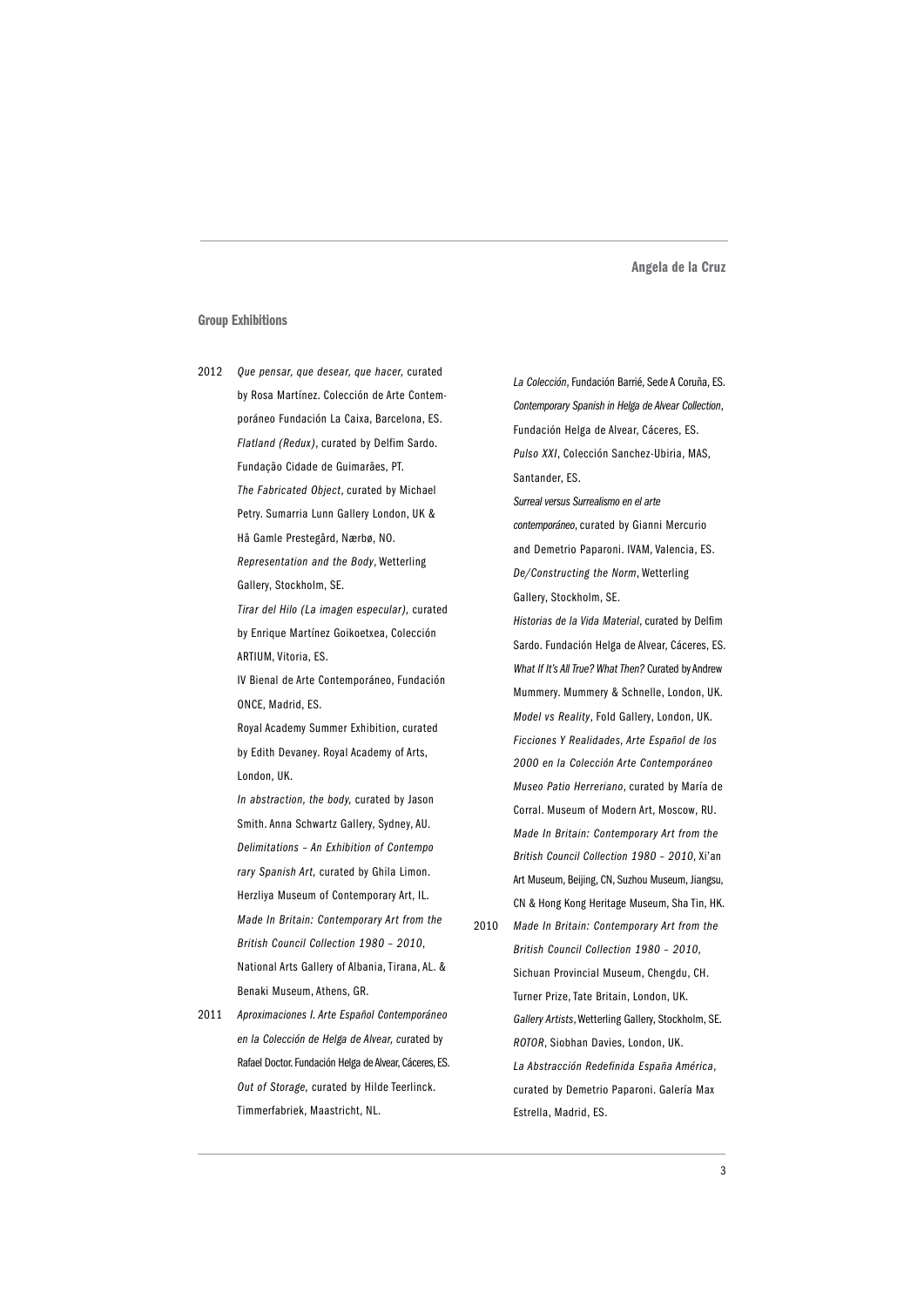#### Group Exhibitions

*Cosmètica dogmàtica*, curated by Luis Gordillo. Collecció d'art contemporani Fundació la Caixa, Barcelona, ES. Umedalen Skulptur, curated by Galleri

Andersson/Sandström. Umea, SE. 2009 *Spheres*, Le Moulin, Boissy-le-Chatel, FR. *HotchPotch*, MKII, Hackney, London, UK *Soft Sculpture*, curated by Lucina Ward. National Gallery, Canberra, AU. *HoviArt*, Anttolanovi, Anttola, FI. Union Fenosa, La Coruña, ES. Fundación Marco Pastor, La Coruña, ES. *Irreversible*, Palacio de Cultura de Pontevedra, ES. *Artists of the Gallery – A Special Selection*, Galerie Krinzinger, Vienne, AT.

2008 *Altered States of Paint*, curated by Graham Domke. Dundee Contemporary Arts, Scotland *Afinidades Electivas*, curated by Miquel Mont, Glòria Picazo and Nöelle Tissier. Centre d'art la Panera, Lleida, ES.

> *Mapas Emarxes*, Auditorio de Galicia, Santiago de Compostela, ES.

- Wetterling Gallery, Stockholm, SE. *…same as it ever was: Painting at Chelsea 1990 – 2007*, curated by Clyde Hopkins. University of the Arts, London, UK. *Framat*, Rekord Gallery, Oslo, NO. *Golden Rain*, project by Michael Petry. Stavanger, NO.
- 2007 *Global Feminisms*, curated by Maura Reilly and Lila Acheson Wallace.

Brooklyn Museum of Art, New York, US. *Slipping Abstraction*, Mead Gallery, Warwick Arts Centre, UK. *Pasiones Privadas, Visiones Públicas*, curated by Fernando Castro Flórez. Museo de Arte Contemporánea de Vigo, MARCO, ES. *La Vida Privada: Coleccion Josep Ma Civit*, curated by Menene Gras Balaguer. CDNA Centro de Arte y Naturaleza, Huesca, ES. Sublime: Experiencias y Percepciones en Escultura Contemporánea, Galería Pilar Parra y Romero, Madrid, ES.

- 2006 *Contrabando*, curated by Carolina Grau. Galeria Luisa Strina, São Paulo, BR.
- 2005 Mallorca Open '05: Principles of Construction, curated by Friederike Nymphius. Centre Cultural Andratx, Mallorca, ES. *Extreme Abstraction,* curated by Louis Grachos and Claire Schneider. Albright Knox Museum, Buffalo, US. *ShowCASe: Contemporary Art for the UK*. City Art Center & Talbot Rice Gallery, Edinburgh, UK

*II Biennal de Jafre*, Curated by Carolina Grau and Mario Flecha. ES.

2004 *ShowCASe Preview*, South London Gallery, London, UK

> *Pilot:1*, International Art Forum, Old Limehouse Town Hall, London, UK & Forum Barcelona, ES. Tanya Rumpff Gallery, Haarlem, NL. Manifesta V, curated by Massimiliano Gioni and Marta Kuzma. San Sebastián, ES. *Escape Velocities*, Spital Space, London, UK.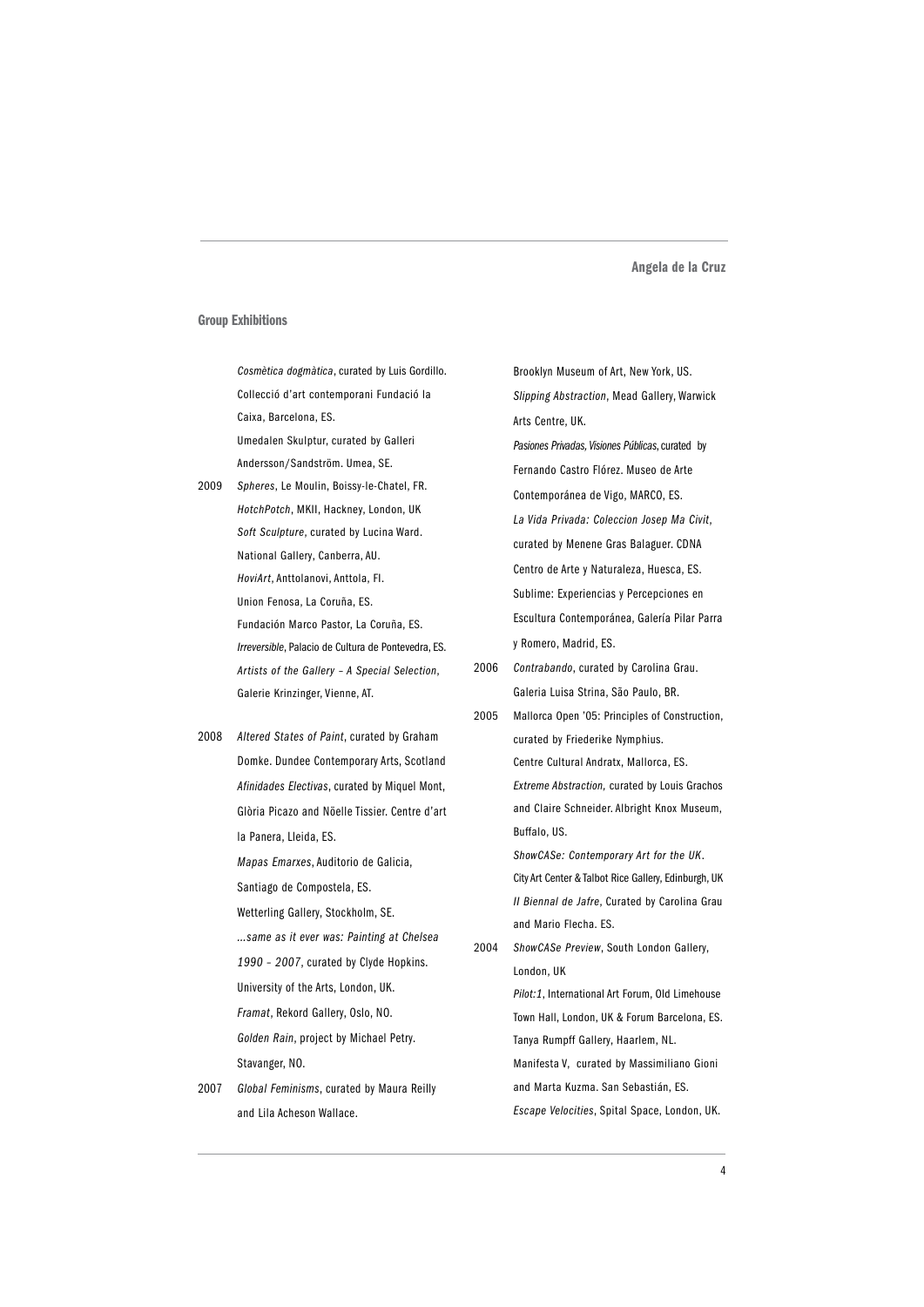#### Group Exhibitions

*A Thing About Painting*, Platform Gallery, London, UK. *Painting as Process: Re-evaluating Painting*, curated by Eugene Tan. Earl Lu Gallery I and II, LASALLE College of the Arts, SG.

2003 *Tra Est e Ovest*, Galerie Krinzinger. GAS Art Gallery,Turin, IT. *chockofuckingblock*, Jeffrey Charles Gallery, London, UK. Group Show, Whitechapel Project Space, London, UK.

*Wetterling 1978-2003*, Wetterling Gallery, Stockholm, SE.

2002 *Eva Schlegel & Friends,*

Gallerie 422, Gmunden, AT. *Four Women and A Pregnant Man*, curated by Anne Katrine Dolven. Galleri MGM, Oslo, NO. *Art*, curated by David Mitchell. Bermuda National Gallery, Hamilton, BM. *Life is Beautiful*, curated by Andrew Patrizio. Laing Art Gallery, Newcastle, UK. *Sitting Tenants*, curated by Anna Vickery. Lotta Hammer, London, UK

2001 *Melancholy*, Sunderland, UK.

*Ingenting (Nothing: Exploring Invisibilities)*, The Rooseum Center for Contemporary Art, Malmö, SE. *Record Collection*, curated by Elaine Forde and Mel Brimfield. VTO Gallery, London, UK. *Nothing: Exploring Invisibilities*, curated by Graham Gussin and Ele Carpenter. Northern Gallery of Contemporary Art, Sunderland, UK.

*Makeshift*, curated by David Green. University

of Brighton Gallery, Brighton, UK.

2000 *Landscape*, Barbara Gillman Gallery, Miami, US. *3 Rooms*, Anthony Wilkinson Gallery, London, UK. *The Wreck of Hope*, curated by Edward Chell, Simon Morley and Nick Wyatt. The Nunnery, London, UK *Point of View I/II*, curated by Thomas Fran genberg. Richard Salmon Gallery, London, UK. Art for the 21st Century. John Weber Gallery, New York, US. 1999 *My Old Man Said Follow the Van*, curated by Carolina Grau. Rosemary Branch, London, UK. *Aktuelle Kunst*, The Water Tower, Vlissingen, NL. *White Out*, Gallery Fine, London, UK. *John Moores 21* (Prizewinner), Walker Museum & Art Gallery, Liverpool, UK. *Getting the Corners*, curated by Matthew Higgs. Or Gallery, Vancouver, CA. *Transgressions and Transformations*, Yale University, New Haven, US. *Europe on a Shoestring*, John Weber Gallery, New York, US. *Links- Schilderkunst in extremis?* Curated by Jan de Nys. Provincienhuis, Maastricht, NL. *I'm a Virgin*, curated by Esther Windsor. The Waiting Room, Wolverhampton, UK. French Institute, Vienna, AT. Fundación Lázaro Galdiano, Madrid, ES. *Peinture sur PEINTURE*, Salle de Bal, Vienna, AT. *54x54*, curated by Michael Petry. MOCA, London, UK.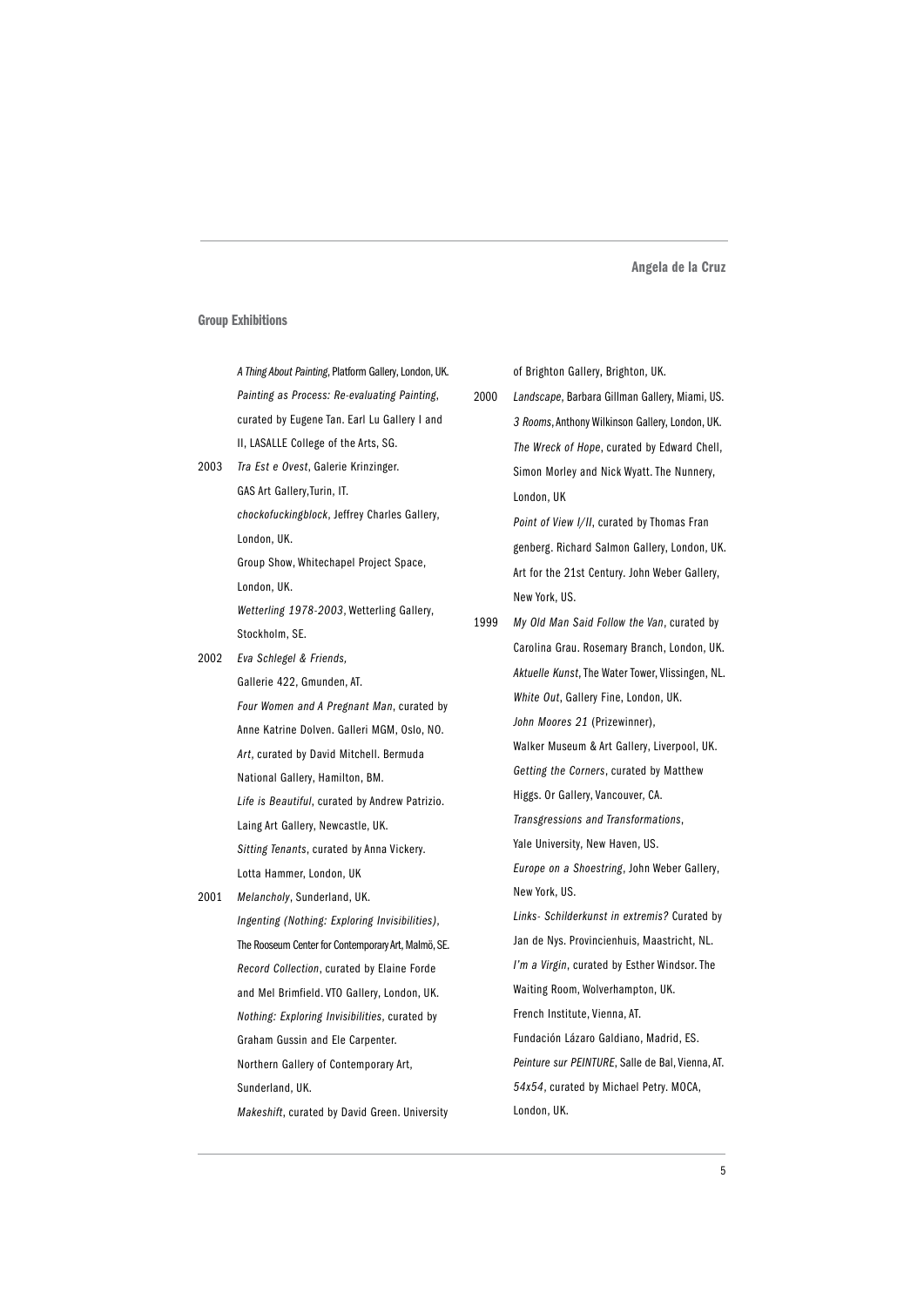#### Group Exhibitions

1998 *UK Maximum Diversity*, curated by Ursula Krinzinger. Benger Fabrik, Bregenz, AT. *Contemporary Women Painters*, curated by Anne L. Abeles. The Hillwood Art Museum, Brookville, NY, US.

> *Speed*, The New Langton Arts Centre, San Francisco, US.

*Destroyer/Creator*, John Weber Gallery, New York, US.

- 1997 *Take Off,* curated by Ursula Krinzinger. Benger Fabrik, Bregenz, AT. CV/Lebenslauf, Hamburg, DE.
	- *Dissolution*, Laurent Delaye Gallery, London, UK. Fasten Seatbelt, Galerie Krinzinger, Vienna, AT. Shuttle, Anthony Wilkinson Fine Art, London, UK. *Lineart*, Galerie In Situ, Aalst, BE.
- 1996 *Stepping Out*, 33 Great Sutton Street, London, UK. *Wasted*, Hyena Co., Web-site, UK. *Abstract Eroticism*, MOCA, 'Art and Design', Academy Editions, London, UK. *Shuttle*, Anthony Wilkinson Fine Art, London, UK.
- 1995 *Memory*, Riverside Studios, London, UK.
- 1994 *Making Mischief*, St James's Street, London, UK. *Surface Tension*, Curwen Gallery, London, UK.
- 1993 *Rubber Works Installation*, Spitalfields Market Project, London, UK.

#### Catalogues & Publications (selection)

2015 'Woman Artists. The Linda Nochlin Reader'. Edited by Maura Reilly. Published by Thames & Hudson, London, UK 'Escombros / Debris'. Edited by Fundación Luis Seoane, La Coruña, ES. 'Adventures of the Black Square. Abstract Art and Society 1915-2015' Edited by Iwona Blazwick with Sophie McKinlay, Magnus af Petersens and Candy Stobbs. Whitechapel Gallery. Prestel, London, UK

2014 'Painting Now'. Edited by Suzanne Hudson. Published by Thames & Hudson, London, UK.

2013 'Thinking is Making'. Black Dog Publishing, London, UK.

'Material Conceptualism: The Comfort of Things'. Edited by Aanant&Zoo Gallery, Berlin, DE. 'Angela de la Cruz: Vacant'. Edited by Wetterling Gallery, Stockholm, SE.

2012 'The Art of Not Making: The New Artist/Artisan Relationship'. Edited by Michael Petry. Published by Thames & Hudson, London, UK.

2010 'Turner Prize 2010'. Text by Helen Little. Tate Publication, London, UK.

'La Colección'. Edited by David Barro. Published by Fundación Barrie, La Coruña, ES.

'Angela de la Cruz: Transfer'. Text by Greg Hilty, Philida Barlow and Barry Schwabsky. Lisson Gallery, London, UK.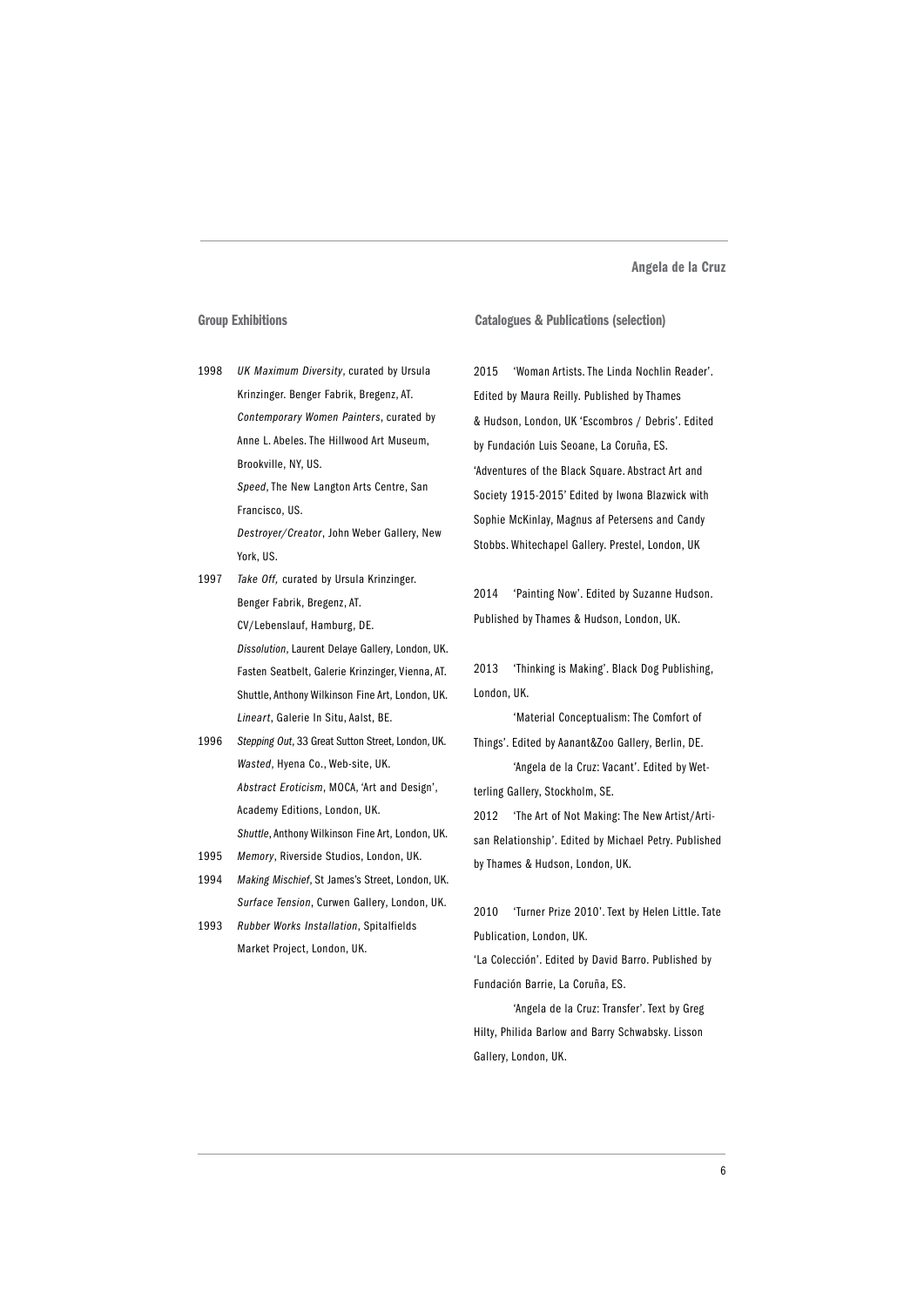### Catalogues & Publications (selection)

2007-2009 'Sex & Violence, Death & Silence: Encounters with recent art'. Edited by Gordon Burn. Faber & Faber, London, UK, 2009

'Soft Sculpture', Edited by Lucina Ward and Ron Radford. Published by National Gallery of AU., Canberra, AU.

'100 Artistas Españoles / 100 Spanish Artists'. Edited by Rosa Olivares. Published by EXIT Publications, Madrid, ES.

'Golden Rain'. Project by Michael Petry, text by Michael Petry. Published by MOCA London, UK.

'The 30th Anniversary'. Wetterling Gallery, SE., Stockholm

'Pasiones Privadas, Visiones Públicas'. Texts by Fernando Castro, Seve Penales and Javier Fuentes Feo. Published by Museo de Arte Contemporáneo de Vigo MARCO, ES.

'…same as it ever was: Painting at Chelsea 1990 – 2007'. Texts by Clyde Hopkins, David Ryan and Matthew Collings. Published by CHELSEA space, London, UK, 2008

2006 'Angela de la Cruz: Trabalho/Work'. Texts by Trevor Smith, David Barrett and Miguel Wandschneider. Published by Culturgest, Lisbon, PT.

2005 'Angela de la Cruz: Larger Than Life'. Text by Katya García-Antón. Published by Museo de Arte Contemporáneo de Vigo, MARCO, ES.

2004 'Manifesta 5' Catalogue. Edited by Cecilia Alemani, Paul Brewer and Victor Palacios. Published by Centro Internacional de Cultura Contemporánea, San Sebastián, ES.

'Painting as Process: Re-evaluating Painting'. Edited by Eugene Tan, Ho Tzunyen, Gunalan Nadarajan and Robert Sagerman. Published by LASALLE College of the Arts, Singapore

2003 'Making Art Work - Mike Smith Studio'. Edited by Patsy Craig with text by Germano Celant. Published by Trolley, London, UK.

2002 'Vitamin P'. Text by Gilda Williams. Published by Phaidon, London, UK.

'Angela de la Cruz'. Text by John Peter Nilsson. Published by Wetterling Gallery, SE.

'Slade, Issue 4'. Text by Phylida Barlow. Published by Slade School of Art, London, UK.

2001 'Angela de la Cruz'. Text by Katya García-Antón and Eugene Tan. Published by Anthony Wilkinson Gallery, London, UK.

'Nothing: Exploring Invisibilities'. Edited by Graham Gussin and Ele Carpenter. Published by Northern Gallery of Contemporary Art, Sunderland, UK 'Makeshift'. Text by David Green. Published by University of Brighton Gallery, Brighton, UK.

2000 'Moving Targets 2 - A users guide to British Art Now'. Edited by Louisa Buck. Published by Tate Publishing, London, UK.

7